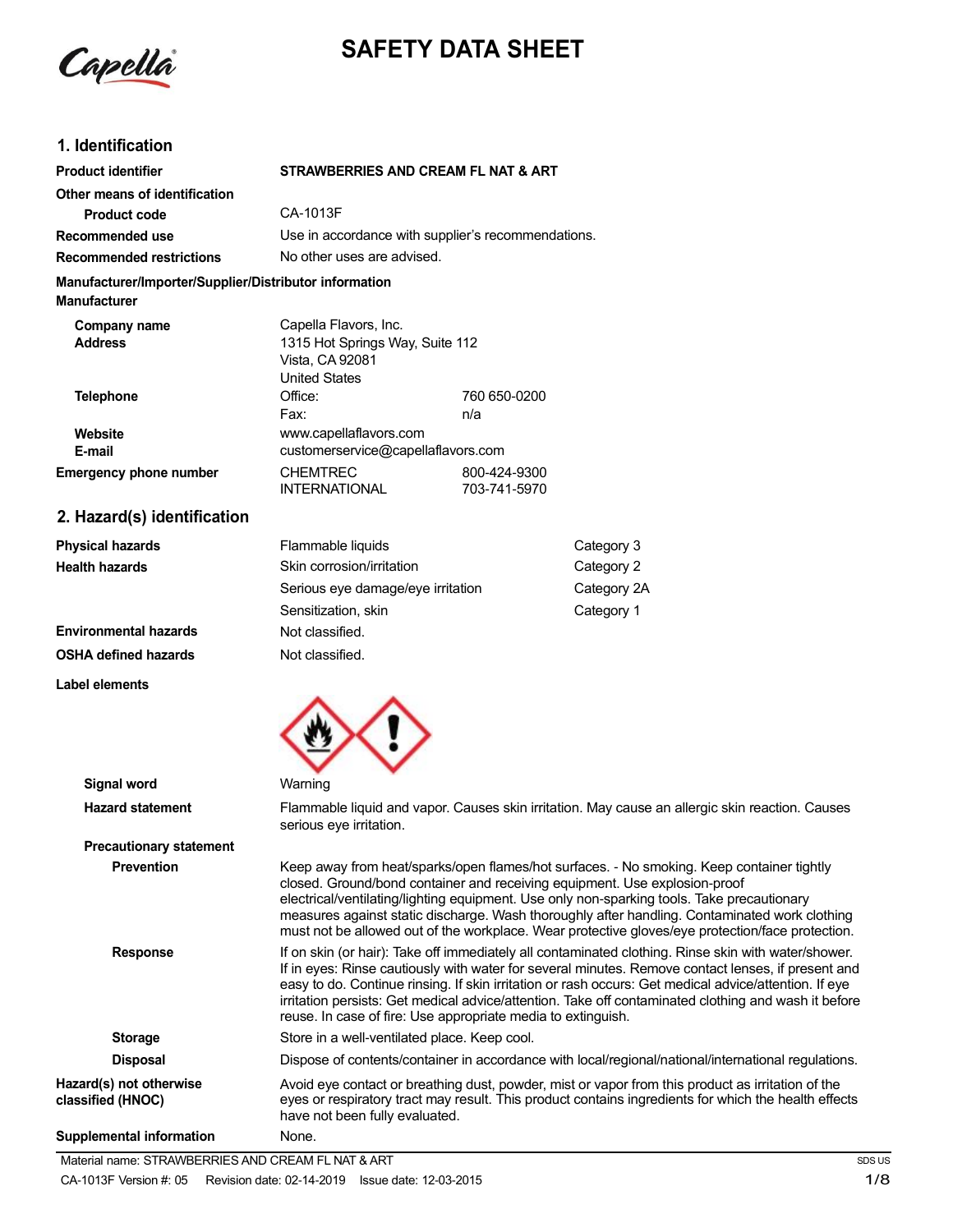# **3. Composition/information on ingredients**

#### **Mixtures**

| <b>Chemical name</b>                         | Common name and synonyms | <b>CAS number</b> | %          |
|----------------------------------------------|--------------------------|-------------------|------------|
| <b>PROPYLENE GLYCOL</b><br><b>NOM</b><br>NFI |                          | $57 - 55 - 6$     | $80 - 90$  |
| ETHYL MALTOL<br>NOM #169                     |                          | 4940-11-8         | $3 - 5$    |
| <b>BUTYRIC ACID</b><br>#25                   |                          | 107-92-6          | $1 - 3$    |
| #71<br>ETHYL BUTYRATE<br><b>NOM</b>          |                          | 105-54-4          | $1 - 3$    |
| METHYL CINNAMATE (22 #)<br>#115 NOM          |                          | 103-26-4          | $1 - 3$    |
| <b>HEXENOL CIS-3</b><br>#86 NOM              |                          | 84961-46-6        | ${}_{0.3}$ |
| Other components below reportable levels     |                          |                   | $3 - 5$    |

\*Designates that a specific chemical identity and/or percentage of composition has been withheld as a trade secret.

#### **4. First-aid measures**

| <b>Inhalation</b>                                                            | Remove victim to fresh air and keep at rest in a position comfortable for breathing. If experiencing<br>respiratory symptoms: Call a poison center or doctor/physician.                                                                                                                                                                                                             |
|------------------------------------------------------------------------------|-------------------------------------------------------------------------------------------------------------------------------------------------------------------------------------------------------------------------------------------------------------------------------------------------------------------------------------------------------------------------------------|
| <b>Skin contact</b>                                                          | Remove contaminated clothing immediately and wash skin with soap and water. In case of<br>eczema or other skin disorders: Seek medical attention and take along these instructions. Wash<br>contaminated clothing before reuse.                                                                                                                                                     |
| Eye contact                                                                  | Immediately flush eyes with plenty of water for at least 15 minutes. Remove contact lenses, if<br>present and easy to do. Continue rinsing. Get medical attention if irritation develops and persists.                                                                                                                                                                              |
| Ingestion                                                                    | Rinse mouth. Get medical attention if symptoms occur.                                                                                                                                                                                                                                                                                                                               |
| <b>Most important</b><br>symptoms/effects, acute and<br>delayed              | Severe eye irritation. Symptoms may include stinging, tearing, redness, swelling, and blurred<br>vision. Skin irritation. May cause redness and pain. May cause an allergic skin reaction. Dermatitis.<br>Rash.                                                                                                                                                                     |
| Indication of immediate<br>medical attention and special<br>treatment needed | Provide general supportive measures and treat symptomatically. Thermal burns: Flush with water<br>immediately. While flushing, remove clothes which do not adhere to affected area. Call an<br>ambulance. Continue flushing during transport to hospital. In case of shortness of breath, give<br>oxygen. Keep victim warm. Keep victim under observation. Symptoms may be delayed. |
| <b>General information</b>                                                   | Take off all contaminated clothing immediately. Ensure that medical personnel are aware of the<br>material(s) involved, and take precautions to protect themselves. Wash contaminated clothing<br>before reuse.                                                                                                                                                                     |
| 5. Fire-fighting measures                                                    |                                                                                                                                                                                                                                                                                                                                                                                     |
| Suitable extinguishing media                                                 | Water fog. Alcohol resistant foam. Dry chemical powder. Carbon dioxide (CO2).                                                                                                                                                                                                                                                                                                       |
| Unsuitable extinguishing<br>media                                            | Do not use water jet as an extinguisher, as this will spread the fire.                                                                                                                                                                                                                                                                                                              |
| Specific hazards arising from<br>the chemical                                | Vapors may form explosive mixtures with air. Vapors may travel considerable distance to a source<br>of ignition and flash back. During fire, gases hazardous to health may be formed.                                                                                                                                                                                               |
| Special protective equipment<br>and precautions for firefighters             | Self-contained breathing apparatus and full protective clothing must be worn in case of fire.                                                                                                                                                                                                                                                                                       |
| <b>Fire fighting</b><br>equipment/instructions                               | In case of fire and/or explosion do not breathe fumes. Move containers from fire area if you can do<br>so without risk.                                                                                                                                                                                                                                                             |
| <b>Specific methods</b>                                                      | Use standard firefighting procedures and consider the hazards of other involved materials.                                                                                                                                                                                                                                                                                          |
| <b>General fire hazards</b>                                                  | Flammable liquid and vapor.                                                                                                                                                                                                                                                                                                                                                         |

### **6. Accidental release measures**

**Personal precautions, protective equipment and emergency procedures**

Keep unnecessary personnel away. Keep people away from and upwind of spill/leak. Eliminate all ignition sources (no smoking, flares, sparks, or flames in immediate area). Wear appropriate protective equipment and clothing during clean-up. Avoid breathing mist/vapors. Avoid inhalation of vapor, fumes, dust and/or mist from the spilled material. Do not touch damaged containers or spilled material unless wearing appropriate protective clothing. Ventilate closed spaces before entering them. Local authorities should be advised if significant spillages cannot be contained. For personal protection, see section 8 of the SDS.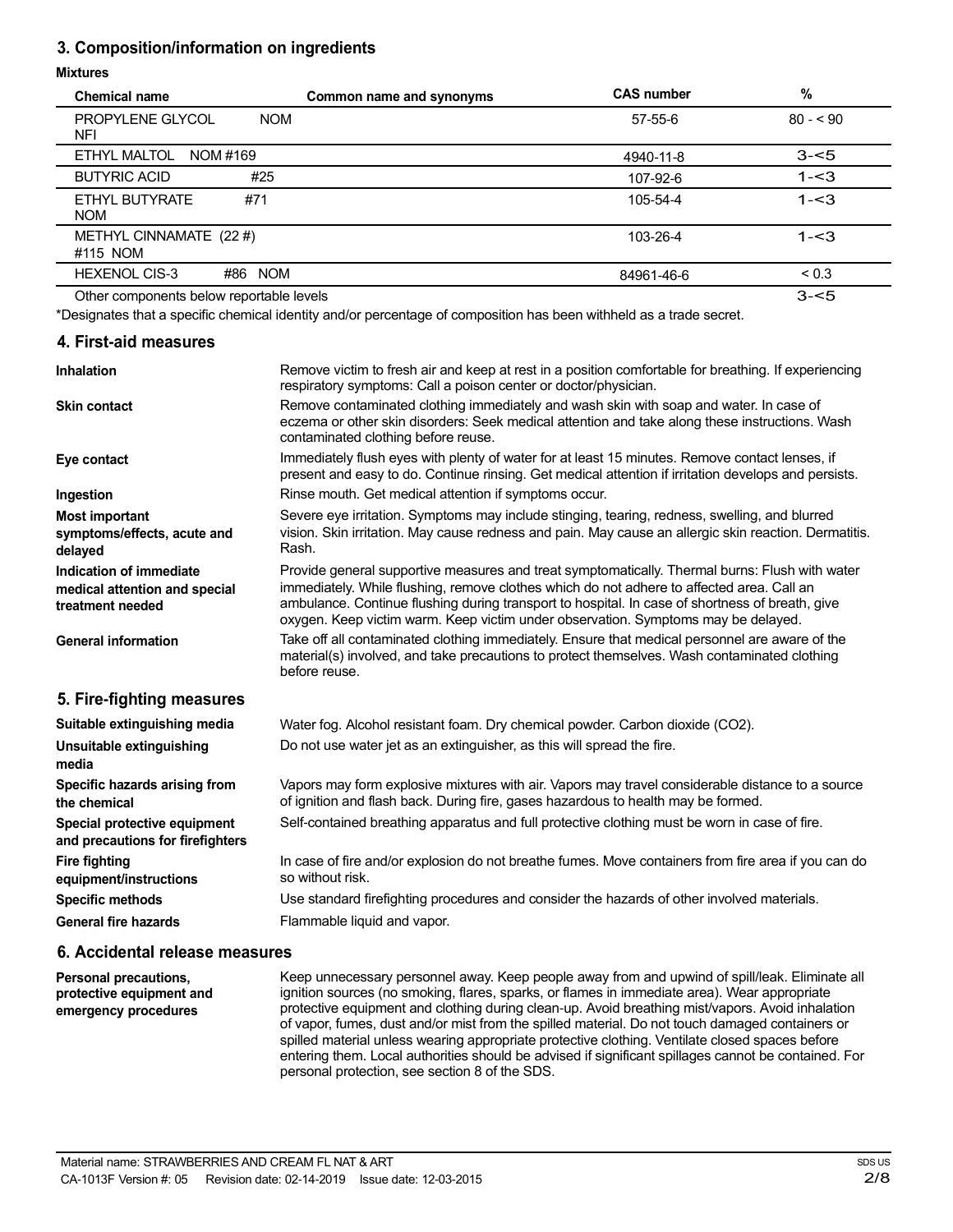| Methods and materials for<br>containment and cleaning up        | Use water spray to reduce vapors or divert vapor cloud drift. Eliminate all ignition sources (no<br>smoking, flares, sparks, or flames in immediate area). Keep combustibles (wood, paper, oil, etc.)<br>away from spilled material. Take precautionary measures against static discharge. Use only<br>non-sparking tools.                                                                                                                                                                                                                                                                                                                                   |
|-----------------------------------------------------------------|--------------------------------------------------------------------------------------------------------------------------------------------------------------------------------------------------------------------------------------------------------------------------------------------------------------------------------------------------------------------------------------------------------------------------------------------------------------------------------------------------------------------------------------------------------------------------------------------------------------------------------------------------------------|
|                                                                 | Large Spills: Stop the flow of material, if this is without risk. Dike the spilled material, where this is<br>possible. Use a non-combustible material like vermiculite, sand or earth to soak up the product<br>and place into a container for later disposal. Following product recovery, flush area with water.                                                                                                                                                                                                                                                                                                                                           |
|                                                                 | Small Spills: Absorb with earth, sand or other non-combustible material and transfer to containers<br>for later disposal. Wipe up with absorbent material (e.g. cloth, fleece). Clean surface thoroughly to<br>remove residual contamination.                                                                                                                                                                                                                                                                                                                                                                                                                |
|                                                                 | Never return spills to original containers for re-use. For waste disposal, see section 13 of the SDS.                                                                                                                                                                                                                                                                                                                                                                                                                                                                                                                                                        |
| <b>Environmental precautions</b>                                | Avoid discharge into drains, water courses or onto the ground.                                                                                                                                                                                                                                                                                                                                                                                                                                                                                                                                                                                               |
| 7. Handling and storage                                         |                                                                                                                                                                                                                                                                                                                                                                                                                                                                                                                                                                                                                                                              |
| Precautions for safe handling                                   | Do not handle, store or open near an open flame, sources of heat or sources of ignition. Protect<br>material from direct sunlight. When using do not smoke. Explosion-proof general and local exhaust<br>ventilation. Take precautionary measures against static discharges. All equipment used when<br>handling the product must be grounded. Use non-sparking tools and explosion-proof equipment.<br>Avoid breathing mist/vapors. Avoid contact with eyes, skin, and clothing. Avoid prolonged<br>exposure. Use only outdoors or in a well-ventilated area. Wear appropriate personal protective<br>equipment. Observe good industrial hygiene practices. |
| Conditions for safe storage,<br>including any incompatibilities | Store locked up. Keep away from heat, sparks and open flame. Prevent electrostatic charge<br>build-up by using common bonding and grounding techniques. Store in a cool, dry place out of<br>direct sunlight. Store in tightly closed container. Store in a well-ventilated place. Keep in an area<br>equipped with sprinklers. Store away from incompatible materials (see Section 10 of the SDS).                                                                                                                                                                                                                                                          |

## **8. Exposure controls/personal protection**

#### **Occupational exposure limits**

The following constituents are the only constituents of the product which have a PEL, TLV or other recommended exposure limit. At this time, the other constituents have no known exposure limits.

|                                                         | US. Workplace Environmental Exposure Level (WEEL) Guides                                                                                                                                                                                                                                                                                                                                                                                                                |               |          |
|---------------------------------------------------------|-------------------------------------------------------------------------------------------------------------------------------------------------------------------------------------------------------------------------------------------------------------------------------------------------------------------------------------------------------------------------------------------------------------------------------------------------------------------------|---------------|----------|
| <b>Components</b>                                       | Type                                                                                                                                                                                                                                                                                                                                                                                                                                                                    | Value         | Form     |
| PROPYLENE GLYCOL<br>NOM NFI (CAS 57-55-6)               | <b>TWA</b>                                                                                                                                                                                                                                                                                                                                                                                                                                                              | $10$ mg/m $3$ | Aerosol. |
| <b>Biological limit values</b>                          | No biological exposure limits noted for the ingredient(s).                                                                                                                                                                                                                                                                                                                                                                                                              |               |          |
| Appropriate engineering<br>controls                     | Explosion-proof general and local exhaust ventilation. Good general ventilation should be used.<br>Ventilation rates should be matched to conditions. If applicable, use process enclosures, local<br>exhaust ventilation, or other engineering controls to maintain airborne levels below recommended<br>exposure limits. If exposure limits have not been established, maintain airborne levels to an<br>acceptable level. Provide eyewash station and safety shower. |               |          |
|                                                         | Individual protection measures, such as personal protective equipment                                                                                                                                                                                                                                                                                                                                                                                                   |               |          |
| Eye/face protection                                     | Face shield is recommended. Wear safety glasses with side shields (or goggles).                                                                                                                                                                                                                                                                                                                                                                                         |               |          |
| <b>Skin protection</b>                                  |                                                                                                                                                                                                                                                                                                                                                                                                                                                                         |               |          |
| <b>Hand protection</b>                                  | Wear appropriate chemical resistant gloves.                                                                                                                                                                                                                                                                                                                                                                                                                             |               |          |
| Other                                                   | Wear appropriate chemical resistant clothing. Use of an impervious apron is recommended.                                                                                                                                                                                                                                                                                                                                                                                |               |          |
| <b>Respiratory protection</b><br><b>Thermal hazards</b> | If engineering controls do not maintain airborne concentrations below recommended exposure<br>limits (where applicable) or to an acceptable level (in countries where exposure limits have not<br>been established), an approved respirator must be worn.<br>Wear appropriate thermal protective clothing, when necessary.                                                                                                                                              |               |          |
|                                                         |                                                                                                                                                                                                                                                                                                                                                                                                                                                                         |               |          |
| <b>General hygiene</b><br>considerations                | When using do not smoke. Always observe good personal hygiene measures, such as washing<br>after handling the material and before eating, drinking, and/or smoking. Routinely wash work<br>clothing and protective equipment to remove contaminants. Contaminated work clothing should not<br>be allowed out of the workplace.                                                                                                                                          |               |          |
| <b>Q.</b> Physical and chamical proporting              |                                                                                                                                                                                                                                                                                                                                                                                                                                                                         |               |          |

## **9. Physical and chemical properties**

#### **Appearance**

| <b>Physical state</b> | Liquid. |
|-----------------------|---------|
| Form                  | Liquid. |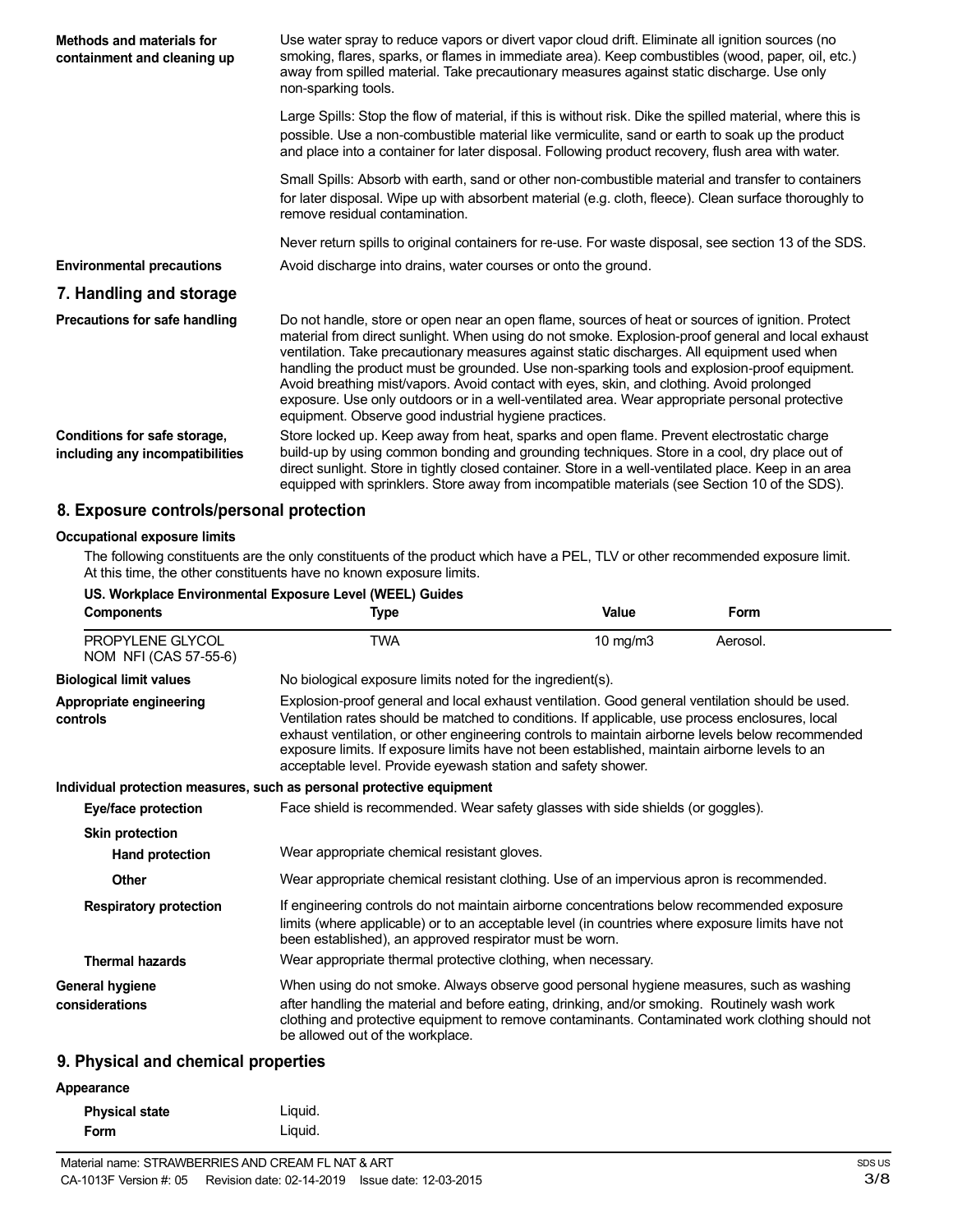| Color                                             | Not available.                                                                                                                                                           |
|---------------------------------------------------|--------------------------------------------------------------------------------------------------------------------------------------------------------------------------|
| Odor                                              | Not available.                                                                                                                                                           |
| <b>Odor threshold</b>                             | Not available.                                                                                                                                                           |
| pH                                                | Not available.                                                                                                                                                           |
| Melting point/freezing point                      | $-74.2$ °F ( $-59$ °C) estimated                                                                                                                                         |
| Initial boiling point and boiling<br>range        | 370.76 °F (188.2 °C) estimated                                                                                                                                           |
| <b>Flash point</b>                                | 132.1 °F (55.6 °C) Closed Cup                                                                                                                                            |
| <b>Evaporation rate</b>                           | Not available.                                                                                                                                                           |
| Flammability (solid, gas)                         | Not applicable.                                                                                                                                                          |
| Upper/lower flammability or explosive limits      |                                                                                                                                                                          |
| <b>Flammability limit - lower</b><br>(%)          | Not available.                                                                                                                                                           |
| <b>Flammability limit - upper</b><br>(%)          | Not available.                                                                                                                                                           |
| Explosive limit - lower (%)                       | Not available.                                                                                                                                                           |
| Explosive limit - upper (%)                       | Not available.                                                                                                                                                           |
| Vapor pressure                                    | 0.17 hPa estimated                                                                                                                                                       |
| Vapor density                                     | Not available.                                                                                                                                                           |
| <b>Relative density</b>                           | Not available.                                                                                                                                                           |
| Solubility(ies)                                   |                                                                                                                                                                          |
| Solubility (water)                                | Not available.                                                                                                                                                           |
| <b>Partition coefficient</b><br>(n-octanol/water) | Not available.                                                                                                                                                           |
| Auto-ignition temperature                         | 700 °F (371.11 °C) estimated                                                                                                                                             |
| <b>Decomposition temperature</b>                  | Not available.                                                                                                                                                           |
| <b>Viscosity</b>                                  | Not available.                                                                                                                                                           |
| <b>Other information</b>                          |                                                                                                                                                                          |
| <b>Explosive properties</b>                       | Not explosive.                                                                                                                                                           |
| <b>Flammability class</b>                         | Combustible II estimated                                                                                                                                                 |
| <b>Oxidizing properties</b>                       | Not oxidizing.                                                                                                                                                           |
| <b>Refractive index</b>                           | 1.4215 - 1.4515                                                                                                                                                          |
| <b>Specific gravity</b>                           | $1.02 - 1.05$                                                                                                                                                            |
| 10. Stability and reactivity                      |                                                                                                                                                                          |
| <b>Reactivity</b>                                 | The product is stable and non-reactive under normal conditions of use, storage and transport.                                                                            |
| <b>Chemical stability</b>                         | Material is stable under normal conditions.<br>Hazardous polymerization does not occur.                                                                                  |
| <b>Possibility of hazardous</b><br>reactions      |                                                                                                                                                                          |
| <b>Conditions to avoid</b>                        | Keep away from heat, hot surfaces, sparks, open flames and other ignition sources. Avoid<br>temperatures exceeding the flash point. Contact with incompatible materials. |
| Incompatible materials                            | Strong oxidizing agents.                                                                                                                                                 |
| Hazardous decomposition<br>products               | No hazardous decomposition products are known.                                                                                                                           |
| 11. Toxicological information                     |                                                                                                                                                                          |
| Information on likely routes of exposure          |                                                                                                                                                                          |
| <b>Inhalation</b>                                 | May cause irritation to the respiratory system. Prolonged inhalation may be harmful.                                                                                     |
| <b>Skin contact</b>                               | Causes skin irritation. May cause an allergic skin reaction.                                                                                                             |

- **Eye contact** Causes serious eye irritation.
- **Ingestion** Expected to be a low ingestion hazard.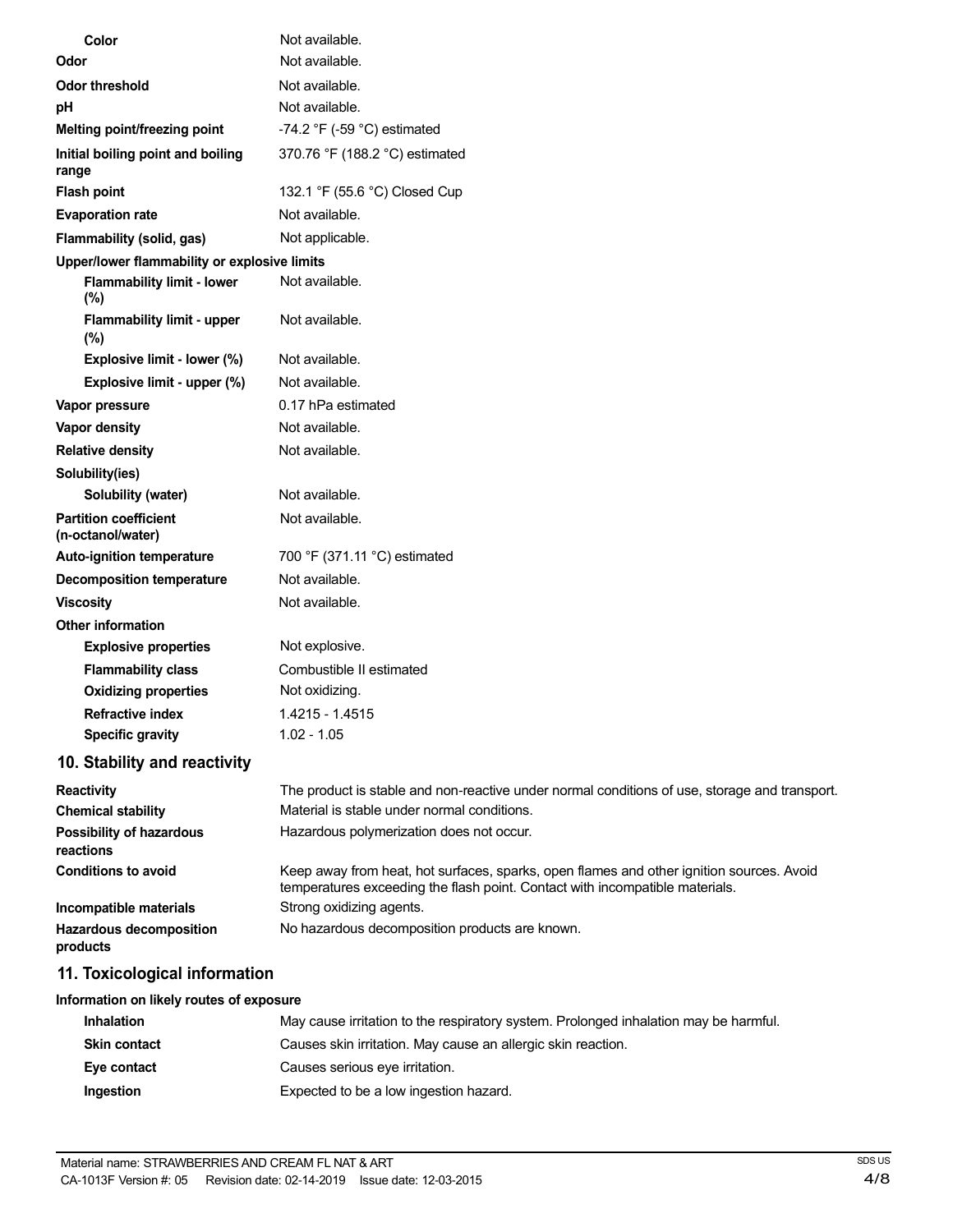Severe eye irritation. Symptoms may include stinging, tearing, redness, swelling, and blurred vision. Skin irritation. May cause redness and pain. May cause an allergic skin reaction. Dermatitis. Rash.

#### **Information on toxicological effects**

| <b>Acute toxicity</b>                                 |                                                                |                                                                                                                                                                                                                                                                                                                                                                                               |
|-------------------------------------------------------|----------------------------------------------------------------|-----------------------------------------------------------------------------------------------------------------------------------------------------------------------------------------------------------------------------------------------------------------------------------------------------------------------------------------------------------------------------------------------|
| <b>Components</b>                                     | <b>Species</b>                                                 | <b>Test Results</b>                                                                                                                                                                                                                                                                                                                                                                           |
| <b>BUTYRIC ACID</b>                                   | #25 (CAS 107-92-6)                                             |                                                                                                                                                                                                                                                                                                                                                                                               |
| <u>Acute</u>                                          |                                                                |                                                                                                                                                                                                                                                                                                                                                                                               |
| Oral                                                  |                                                                |                                                                                                                                                                                                                                                                                                                                                                                               |
| LD50                                                  | Rat                                                            | 2000 mg/kg                                                                                                                                                                                                                                                                                                                                                                                    |
| <b>Skin corrosion/irritation</b>                      | Causes skin irritation.                                        |                                                                                                                                                                                                                                                                                                                                                                                               |
| Serious eye damage/eye<br>irritation                  | Causes serious eye irritation.                                 |                                                                                                                                                                                                                                                                                                                                                                                               |
| Respiratory or skin sensitization                     |                                                                |                                                                                                                                                                                                                                                                                                                                                                                               |
| <b>Respiratory sensitization</b>                      | Not a respiratory sensitizer.                                  |                                                                                                                                                                                                                                                                                                                                                                                               |
| <b>Skin sensitization</b>                             | May cause an allergic skin reaction.                           |                                                                                                                                                                                                                                                                                                                                                                                               |
| Germ cell mutagenicity                                | mutagenic or genotoxic.                                        | No data available to indicate product or any components present at greater than 0.1% are                                                                                                                                                                                                                                                                                                      |
| Carcinogenicity                                       | Not classifiable as to carcinogenicity to humans.              |                                                                                                                                                                                                                                                                                                                                                                                               |
|                                                       | IARC Monographs. Overall Evaluation of Carcinogenicity         |                                                                                                                                                                                                                                                                                                                                                                                               |
| Not listed.                                           | OSHA Specifically Regulated Substances (29 CFR 1910.1001-1052) |                                                                                                                                                                                                                                                                                                                                                                                               |
| Not regulated.                                        |                                                                |                                                                                                                                                                                                                                                                                                                                                                                               |
|                                                       | US. National Toxicology Program (NTP) Report on Carcinogens    |                                                                                                                                                                                                                                                                                                                                                                                               |
| Not listed.                                           |                                                                |                                                                                                                                                                                                                                                                                                                                                                                               |
| <b>Reproductive toxicity</b>                          |                                                                | This product is not expected to cause reproductive or developmental effects.                                                                                                                                                                                                                                                                                                                  |
| Specific target organ toxicity -<br>single exposure   | Not classified.                                                |                                                                                                                                                                                                                                                                                                                                                                                               |
| Specific target organ toxicity -<br>repeated exposure | Not classified.                                                |                                                                                                                                                                                                                                                                                                                                                                                               |
| <b>Aspiration hazard</b>                              | Not an aspiration hazard.                                      |                                                                                                                                                                                                                                                                                                                                                                                               |
| <b>Chronic effects</b>                                | Prolonged inhalation may be harmful.                           |                                                                                                                                                                                                                                                                                                                                                                                               |
| 12. Ecological information                            |                                                                |                                                                                                                                                                                                                                                                                                                                                                                               |
| <b>Ecotoxicity</b>                                    |                                                                | The product is not classified as environmentally hazardous. However, this does not exclude the<br>possibility that large or frequent spills can have a harmful or damaging effect on the environment.                                                                                                                                                                                         |
| Persistence and degradability                         |                                                                | No data is available on the degradability of any ingredients in the mixture.                                                                                                                                                                                                                                                                                                                  |
| <b>Bioaccumulative potential</b>                      |                                                                |                                                                                                                                                                                                                                                                                                                                                                                               |
| Partition coefficient n-octanol / water (log Kow)     |                                                                |                                                                                                                                                                                                                                                                                                                                                                                               |
| <b>BUTYRIC ACID</b><br>ETHYL BUTYRATE                 | #25<br>#71 NOM                                                 | 0.79<br>1.73                                                                                                                                                                                                                                                                                                                                                                                  |
| PROPYLENE GLYCOL                                      | NOM NFI                                                        | $-0.92$                                                                                                                                                                                                                                                                                                                                                                                       |
| Mobility in soil                                      | No data available.                                             |                                                                                                                                                                                                                                                                                                                                                                                               |
| Other adverse effects                                 |                                                                | No other adverse environmental effects (e.g. ozone depletion, photochemical ozone creation<br>potential, endocrine disruption, global warming potential) are expected from this component.                                                                                                                                                                                                    |
| 13. Disposal considerations                           |                                                                |                                                                                                                                                                                                                                                                                                                                                                                               |
| <b>Disposal instructions</b>                          |                                                                | Collect and reclaim or dispose in sealed containers at licensed waste disposal site. Incinerate the<br>material under controlled conditions in an approved incinerator. Do not incinerate sealed<br>containers. If discarded, this product is considered a RCRA ignitable waste, D001. Dispose of<br>contents/container in accordance with local/regional/national/international regulations. |
| Local disposal regulations                            | Dispose in accordance with all applicable regulations.         |                                                                                                                                                                                                                                                                                                                                                                                               |
| Hazardous waste code                                  | D001: Waste Flammable material with a flash point <140 F       |                                                                                                                                                                                                                                                                                                                                                                                               |
|                                                       | disposal company.                                              | D002: Waste Corrosive material [pH <= 2 or = > 12.5, or corrosive to steel]<br>The waste code should be assigned in discussion between the user, the producer and the waste                                                                                                                                                                                                                   |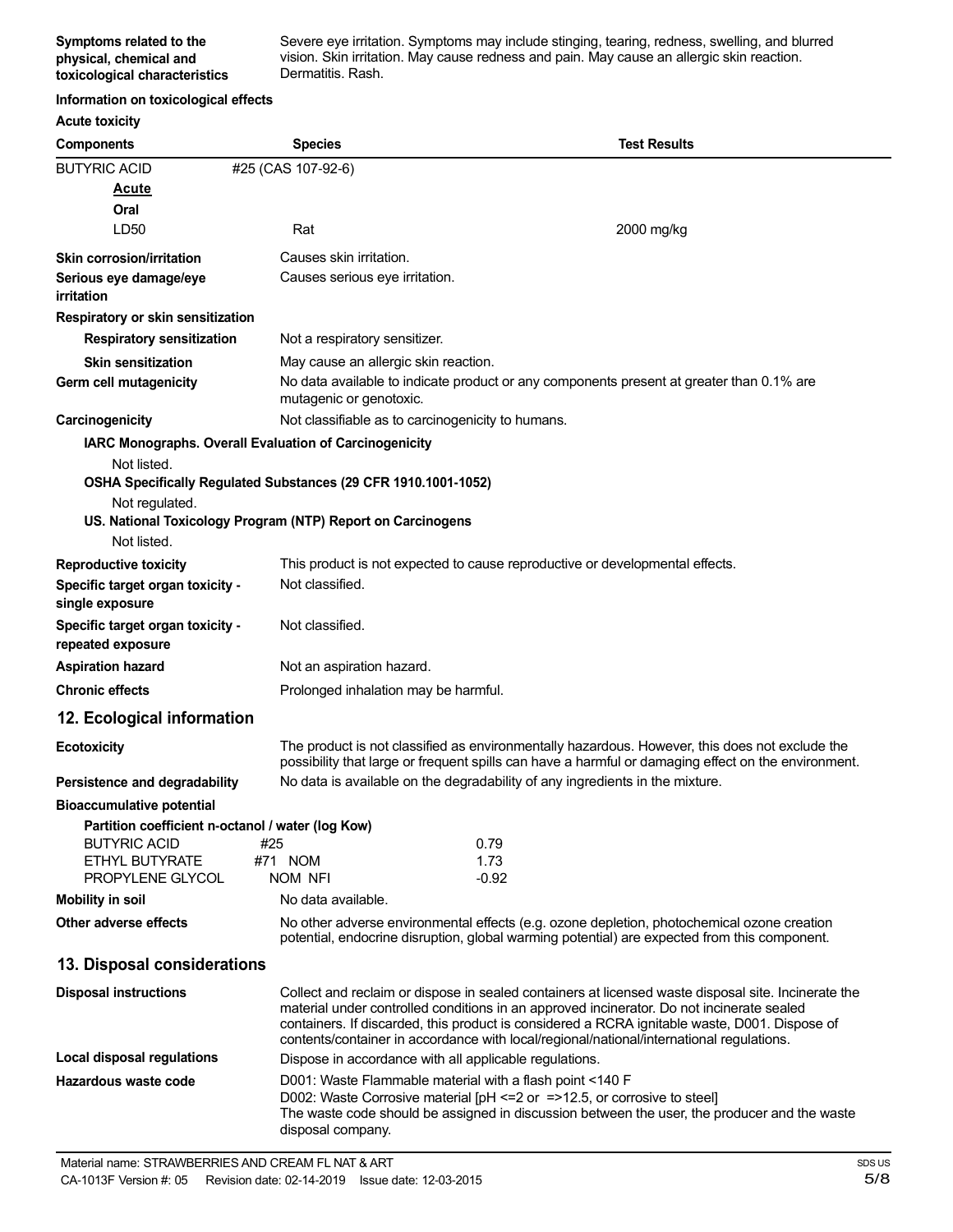**Waste from residues / unused products Contaminated packaging 14. Transport information DOT UN number UN proper shipping name Transport hazard class(es) Class Subsidiary risk Label(s) Packing group Special precautions for user Special provisions Packaging exceptions Packaging non bulk Packaging bulk IATA UN number UN proper shipping name Transport hazard class(es)** Dispose of in accordance with local regulations. Empty containers or liners may retain some product residues. This material and its container must be disposed of in a safe manner (see: Disposal instructions). Since emptied containers may retain product residue, follow label warnings even after container is emptied. Empty containers should be taken to an approved waste handling site for recycling or disposal. UN1197 Extracts, flavoring, liquid 3 - 3 III Read safety instructions, SDS and emergency procedures before handling. B1, IB3, T2, TP1 150 203 242 UN1197 Extracts, flavouring, liquid

**Class Subsidiary risk Packing group Environmental hazards ERG Code Special precautions for user Other information Passenger and cargo aircraft Cargo aircraft only IMDG UN number UN proper shipping name**

**Transport hazard class(es)**

**Special precautions for user Transport in bulk according to Annex II of MARPOL 73/78 and**

**Class**

**Packing group**

**EmS**

**the IBC Code**

UN1197 EXTRACTS, FLAVOURING, LIQUID 3

Allowed with restrictions.

Allowed with restrictions.

**Subsidiary risk Environmental hazards Marine pollutant**

3 - III No. 3L

- III

No. F-E, S-D Read safety instructions, SDS and emergency procedures before handling. Not established.

Read safety instructions, SDS and emergency procedures before handling.

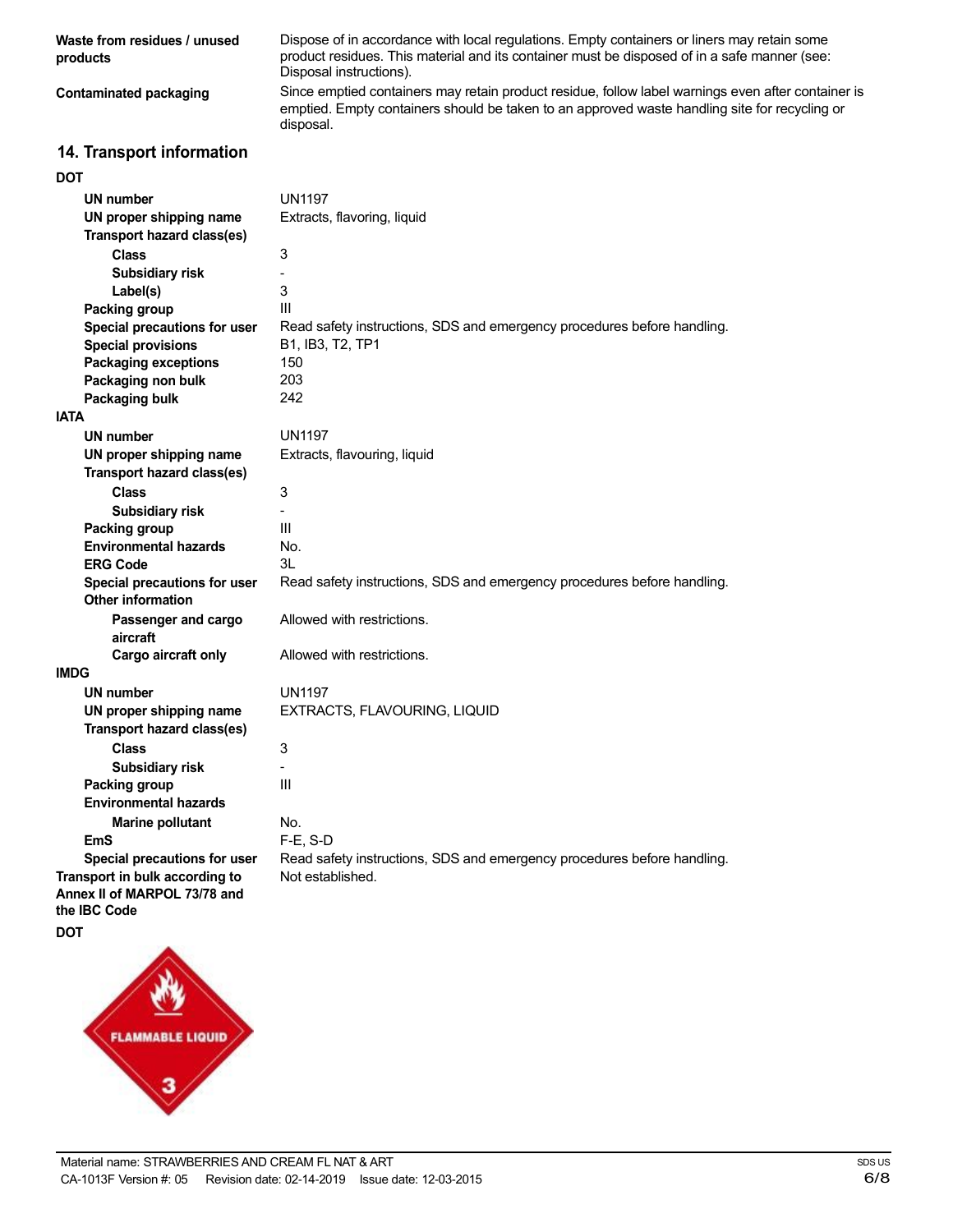

#### **15. Regulatory information**

# **US federal regulations** This product is a "Hazardous Chemical" as defined by the OSHA Hazard Communication Standard, 29 CFR 1910.1200. **Toxic Substances Control Act (TSCA) TSCA Section 12(b) Export Notification (40 CFR 707, Subpt. D)** Not regulated. **CERCLA Hazardous Substance List (40 CFR 302.4)** BUTYRIC ACID  $#25$  (CAS 107-92-6) Listed. **SARA 304 Emergency release notification** Not regulated. **OSHA Specifically Regulated Substances (29 CFR 1910.1001-1052)** Not regulated. **Superfund Amendments and Reauthorization Act of 1986 (SARA) SARA 302 Extremely hazardous substance** Not listed. **SARA 311/312 Hazardous** No (Exempt) **chemical SARA 313 (TRI reporting)** Not regulated. **Other federal regulations Clean Air Act (CAA) Section 112 Hazardous Air Pollutants (HAPs) List** Not regulated. **Clean Air Act (CAA) Section 112(r) Accidental Release Prevention (40 CFR 68.130)** Not regulated. **Safe Drinking Water Act** Not regulated. **(SDWA) FEMA Priority Substances Respiratory Health and Safety in the Flavor Manufacturing Workplace** BUTYRIC ACID  $#25$  (CAS 107-92-6) High priority **US state regulations California Proposition 65** California Safe Drinking Water and Toxic Enforcement Act of 1986 (Proposition 65): This material is not known to contain any chemicals currently listed as carcinogens or reproductive toxins. For more information go to www.P65Warnings.ca.gov. **International Inventories Country(s) or region Inventory name On inventory (yes/no)\*** Australia **Australian Inventory of Chemical Substances (AICS)** Canada Domestic Substances List (DSL) Canada **Non-Domestic Substances List (NDSL)** China Inventory of Existing Chemical Substances in China (IECSC) Europe European Inventory of Existing Commercial Chemical Substances (EINECS)

| Europe | European List of Notified Chemical Substances (ELINCS)   | No |
|--------|----------------------------------------------------------|----|
| Japan  | Inventory of Existing and New Chemical Substances (ENCS) | No |
| Korea  | Existing Chemicals List (ECL)                            | No |

Yes No No Yes Yes